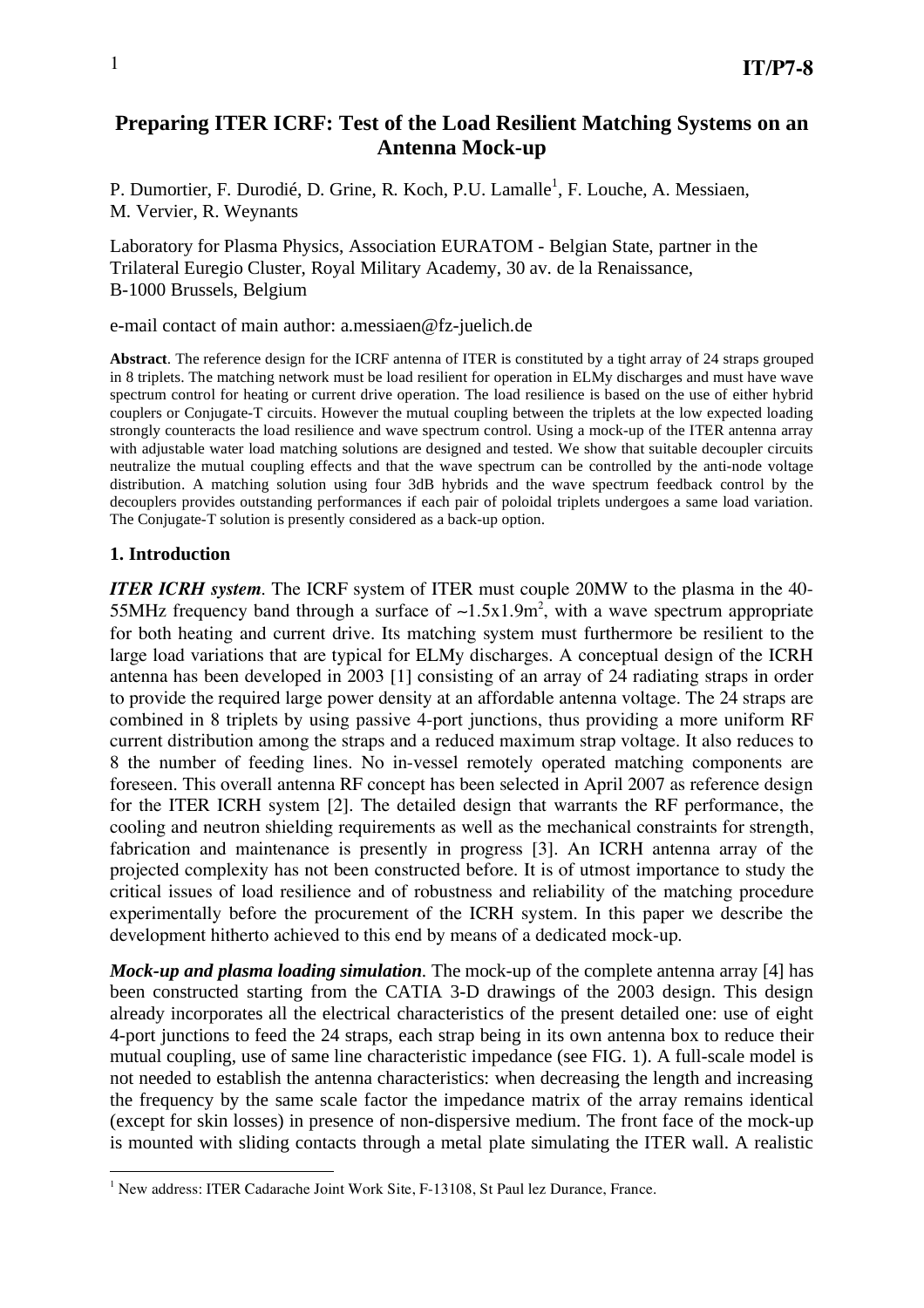simulation of plasma-like load conditions is obtained [5,6] by facing the strap array by a large dielectric constant medium like water. Load variations are achieved by adjusting the distance water tank-antenna and their effect on the diagonal terms and on the off-diagonal ones (due to mutual coupling between the triplets) of the impedance matrix can be measured. The range of load variation obtained with water load corresponds well to the range predicted for plasma loading with typical SOL decay lengths.



*FIG.1a). Mock-up (scale 1/5) with automatic matching system (the water load is removed to show the strap array, the poloidal direction is the horizontal one). 1b). One triplet of straps fed by the 4-port junction and triplet configuration.* 

## **2. Selection of load resilient matching layout**

The matching procedure must provide real time matching on the reference load, resilience to fast load variations with respect to this reference load and good control of the antenna current spectrum. Furthermore it must provide a robust feedback control of the matching using simple diagnostics. Two challenges have to be faced hereby: (i) Due to the compactness of the array the mutual coupling effects between the radiating triplets are important and lead to a coupling between all matching actuators and power sources, to an asymmetry in the radiated power distribution among the triplets and load resilience degradation. (ii) The low range of antenna loading resistance to be expected in ITER because of the large antenna-plasma separatrix distance renders the adjustment of the matching circuits very critical and intensifies the mutual coupling effects. This leads also to large voltages and currents in the system for radiating the requested nominal power.

To overcome the mutual coupling effects we have successfully tested two methods on the mock-up: (i) the passive power distribution for which pairs of triplets are connected in parallel near a voltage anti-node by T junction [7,8]. This method has the drawbacks to combine the power of several generators in one very high power feeding line and to need line layout modifications for different toroidal phasings. (ii) The use of appropriate decoupler circuits to sufficiently reduce the effect of the reactive part of the mutual coupling terms in the admittance matrix seen by the matching network. In addition the decouplers can also control the antenna current distribution. A decoupler is constituted by 2 sections of  $-\lambda/4$  lines connected to an adjustable capacitor (see e.g. FIG. 7).

To alleviate the expected low loading by the plasma in ITER two approaches are pursued: (i) The geometry of the antenna box, the 4-port junction and service stub [9] are optimized by modeling and testing on a dedicated mock-up. (ii) A pre-matching is provided by the antenna plug layout and characteristic impedance transition reducing the VSWR at the input of the matching circuit by a factor 6.5 to 11 in the frequency band with appropriate service stub [9].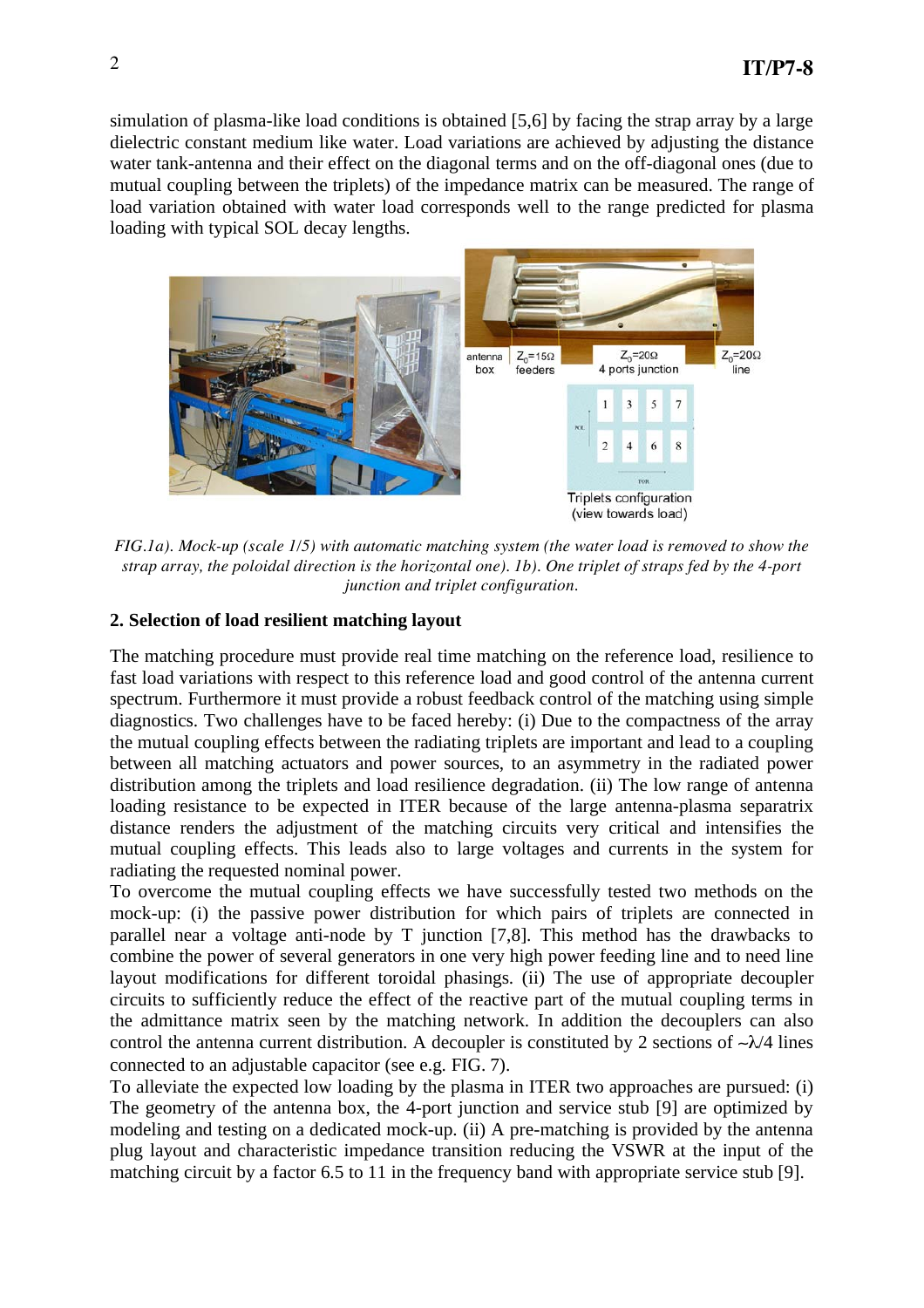Two load resilient matching networks are considered: (i) the "Conjugate-T" (CT) circuit which maintains the amount of radiated power during the load variation and (ii) the hybrid coupler which dumps the reflected power into a dummy load. For both networks the load resilience relies on the symmetry of load variations seen by two different antenna triplets. The CT circuit is only resilient to variations of the active part of the loading and is presently considered by ITER as a back-up option, the reference circuit being based on hybrid couplers. The paper describes our present status in the development and testing of a matching system using (i) four CT's and (ii) four 3dB hybrid junctions.

Our investigation starts with the measurement of the 8x8 scattering matrix of the 8 triplets versus loading conditions at output of the 4-port junctions [4]. Then the 8X8 or 4X4 S, Z or Y matrices are computed and can be checked at any positioning of the matching network and back to the straps [10]. Then the two selected matching network are optimised from modelling and subsequently tested experimentally (as shown in FIG. 1).

### **3. Study of the 4 "Conjugate-T" (CT) load resilient solution**

Layout. The matching network layout is shown in FIG.2. Starting from the output of the antenna plug one finds: (i) the  $20\Omega$  line stretchers to preset the locations A...H at voltage anti-node for the operating frequency, (ii) At these locations are connected (a) the 6 toroidal decouplers which are preset with vacuum loading to cancel the reactive part of the mutual admittances with the neighbour triplets, (b) the  $50\Omega$  poloidal CT circuit and (c) the feedback controlled stub, (iii) a  $\lambda/4$  transformer to decrease the VSWR in the 4 long lines connected to the preset second matching stages and (iv) the power sources with feedback control of their phasing and preset of their output forward power.



*FIG. 2. Layout of the 4 CT matching system with its proposed implementation in ITER.* 

**Strap current distribution and load resilience control.** The strap input current  $I<sub>A</sub>$  being at current anti-node it is very well correlated in amplitude and phase with the corresponding anti-node voltages  $V_{A...H}$  in locations A...H. Starting from the measured matrix, the CT matching stubs settings are computed to obtain the desired toroidal and poloidal phasing of  $I_{Ai}$ by controlling the  $V_{A...H}$  distribution [10,11]. This is done for a chosen reference load. This settles (i) the CT impedances  $Z_{CT}$  seen from the generators side and (ii) the ratio of the forward power of the generators. The practical procedure is as follows: the second stage is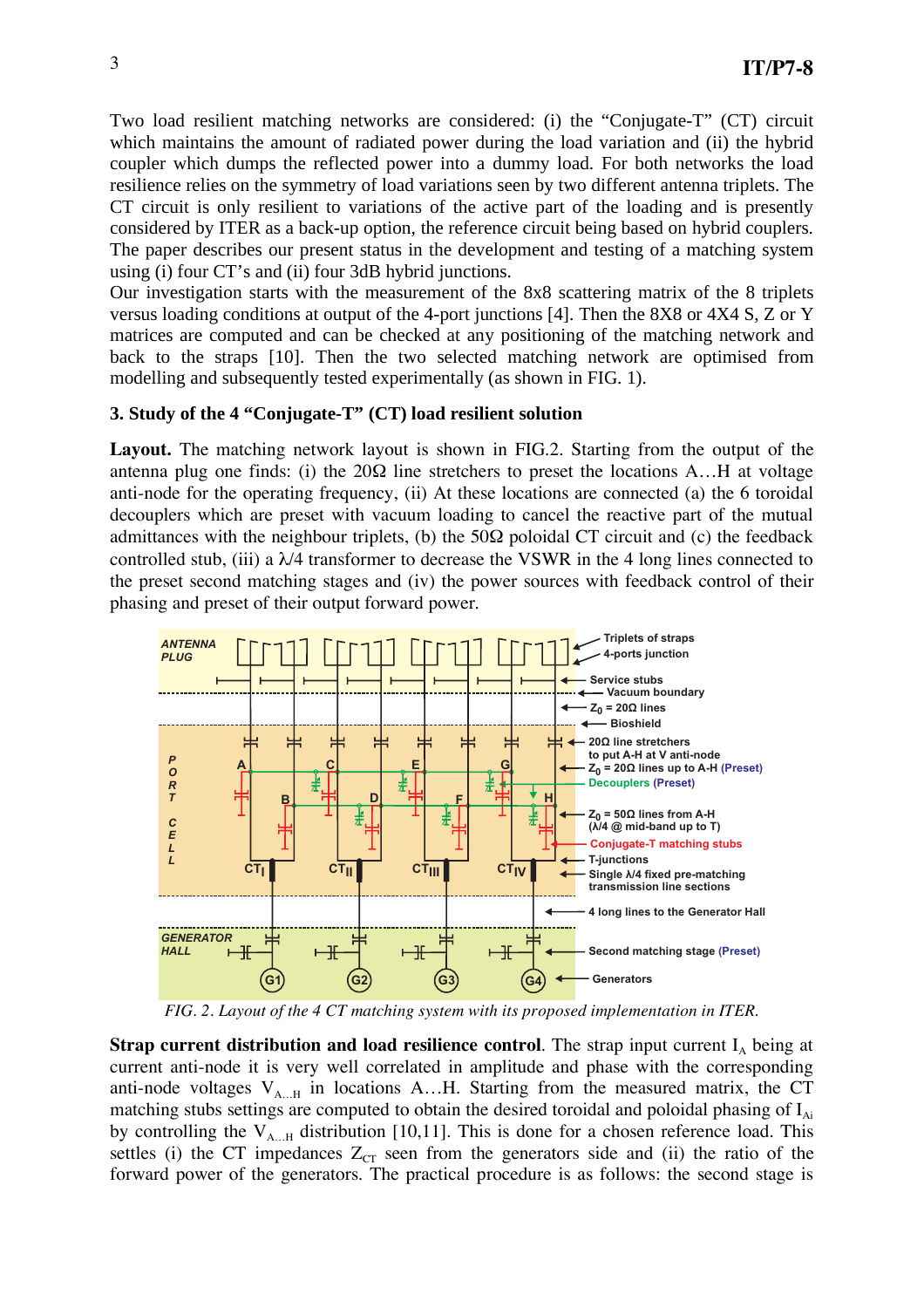preset to match the reference  $Z_{CT}$ 's to the generators, the generators forward power is also preset. The CT matching stubs for matching the generators to the reference load and the generator phasing for maintaining the requested toroidal phasing are feedback controlled in real time.

**Performances of the matching network**. The effective mean antenna resistance  $R_{\text{Aeff}}$ =  $\Sigma_i(2P_{\text{ari}}/II_{\text{ai}})^2)/(8I_{\text{strap}})$  is used to measure the loading  $(P_{\text{ari}})$  is the active power coupled to strap i,  $I_{ai}$  the strap i input current and  $I_{strap}$  the strap length). FIG. 3 shows the load resilience obtained for  $R_{\text{Aeff}}$  larger than the reference  $R_{\text{Aeff}} = 2\Omega/m$  and the strap current distribution control obtained for the case of toroidal current drive phasing  $(0 \pi/2 \pi 3\pi/2)$ . Almost the total generator power is then radiated. Note that the CT circuit passively modifies the relative phase between the poloidal pair of triplets for obtaining the load resilience. The anti-node voltage is linked to the corresponding strap current amplitude by  $|V_{A...H}| \cong 26|I_{ai}| (V, A)$  and the mean conductance at this location  $\langle G_{\text{minA}...H}\rangle \approx 0.00115 \ R_{\text{Aeff}}$  (S,  $\Omega/m$ ). The VSWR in the 4 long lines to the second matching stages remains lower than 2 for  $R_{\text{Aeff}} \geq 2\Omega/m$ . The experimental set-up successfully testing the simultaneous feedback control of the CT stubs and of the toroidal phasing is shown in FIG. 1. Similar results are obtained with the various heating toroidal phasings. The load resilience gets poorer when the reference  $R_{\text{Aeff}}$  decreases.



*FIG. 3. Reflection coefficient of the 4 generators, total active power delivered by the 4 generators (* $P_G$ *) equal to the radiated power*  $(P_A = P_B + P_T, P_B$  *and*  $P_T$  *in the bottom and top triplets) and mean strap current distribution (amplitude and phase) in the 8 triplets as a function of R<sub>Aeff</sub>. (Case of CD phasing with reference*  $R_{Aeff} = 2\Omega/m$ , generators forward power:  $P_{G+} = 6.2$ , 4.9, 4.6, 4.2MW,  $f_{ITER} = 42MHz$ ).

#### **4. Study of the 4 hybrid load resilient option**

**Layout.** The matching network is shown in FIG. 4. Starting from the output of the antenna plug one finds: (i) the  $20\Omega$  line stretchers to preset the locations A...H at voltage anti-node for the operating frequency, (ii) At these locations are connected (a) the 10 feedback controlled toroidal and poloidal decouplers to reduce the mutual coupling and control the antenna current spectrum and (b) the  $50\Omega$  double stub tuners (the first stub being implemented by a capacitor), (iii) the 8 long lines connected to the 3dB quadrature hybrids and (iv) the dummy loads and power sources connected to the remaining ports of the hybrids. Each hybrid is feeding a poloidal pair of triplets.

**Load resilience condition.** If  $S_{\text{hyb}}$  is the scattering matrix seen by ports 1 and 4 of the hybrids we have:  $E_{Hyb} = S_{Hyb}E_{Hyb+}$  with  $V_{Hyb} = E_{Hyb+} + E_{Hyb}$  and  $E_{Hyb}E_{Hyb+} = \Gamma_{Hyb}$  where  $\Gamma_{Hyb}$  is the reflection coefficient vector. We note  $\Gamma_1 = \Gamma_{Hv}(\mathbf{i})$  and  $\Gamma_4 = \Gamma_{Hv}(\mathbf{j})$  the reflection coefficients seen at output 1 and 4 of the hybrids (see FIG. 4). Then the reflection coefficient seen by the power source is  $\Gamma_3 = (\Gamma_1 - \Gamma_4)/2$  and the transfer coefficient to the load  $S_{LG} = E_2/E_{3+} = (\Gamma_1 + \Gamma_4)/2$ . Complete power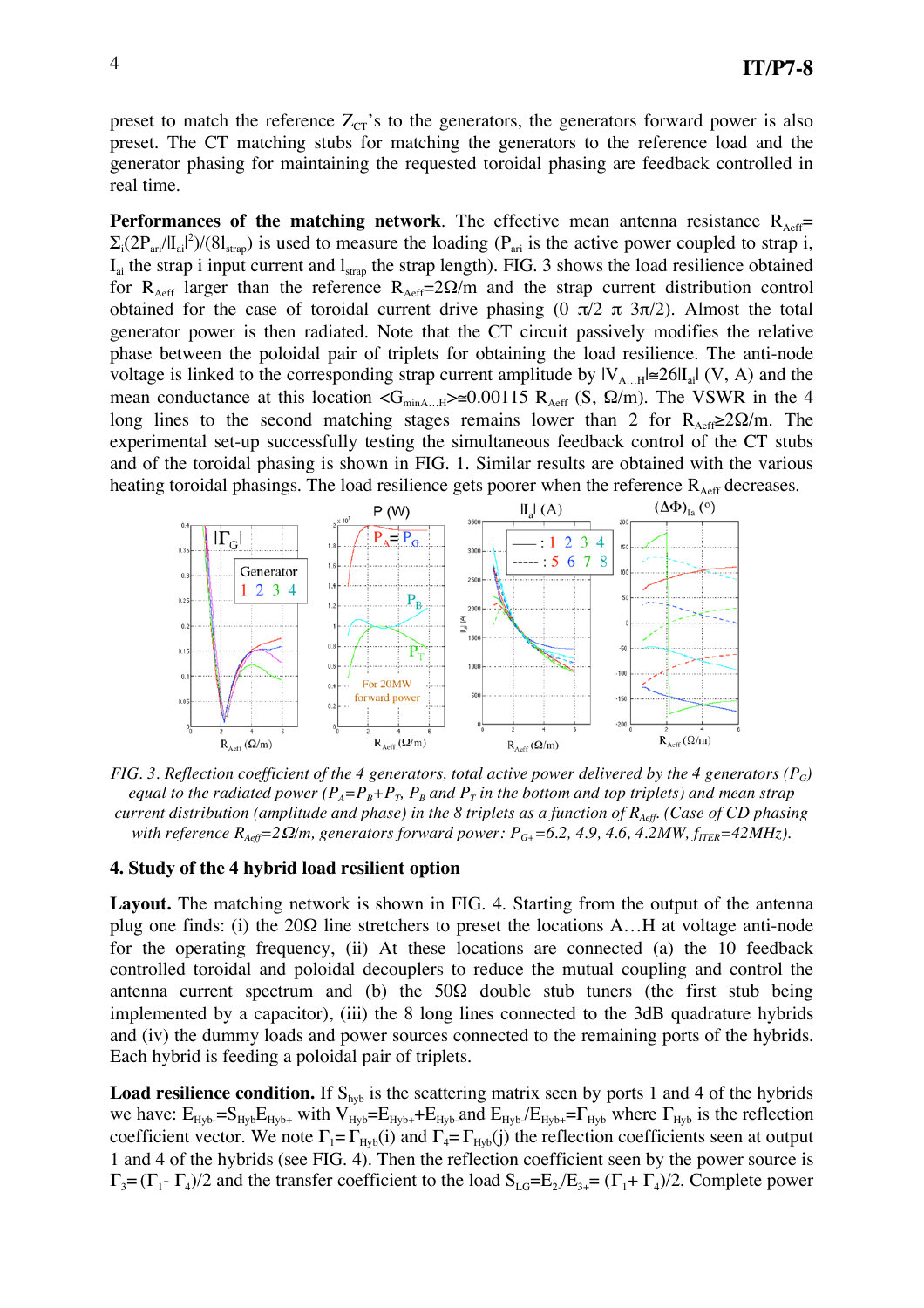dump in the load by the hybrid requires  $\Gamma_1 = \Gamma_4$  in amplitude and phase. If the same load variation is seen by the poloidal triplet pair fed by a particular hybrid the condition  $\Gamma_1 = \Gamma_4$  is fulfilled if there is complete symmetry of the lines and tuners. This requires a sufficiently low mutual coupling. High mutual coupling will completely inhibit the load resilience of the circuit [12]. The forward voltages in ports 1 and 4 are in quadrature and the forward powers  $P_{Hv_{b+1}}$  and  $P_{Hv_{b+4}}$  are both equal to half the source power  $P_{Gv}$ .



*FIG. 4. Layout of the 4 hybrids matching system with its proposed implementation in ITER.* 

**Performances of the matching network**. FIG. 5 shows the excellent load resilience and strap current distribution control obtained for the case of toroidal current drive phasing. The system is matched on a reference  $R_{\text{Aeff}} = 2\Omega/m$  for which the total forward power of the generators is delivered to this load. When  $R_{\text{Aeff}}$  changes the reflected power is dumped in the hybrid dummy loads. Note the equal power delivered to the top and bottom triplets and the



*Fig. 5. Reflection coefficient of the 4 generators, active power delivered by the 4 generators (* $P_G$ *) and its repartition in the radiated power*  $(P_A = P_B + P_T)$  *in the top and bottom triplets, power dumped in the load P<sub>load</sub>, and mean strap current distribution (amplitude and phase) in the 8 triplets as a function of*  $R_{Ae\!f\!f}$  (case of CD phasing with reference  $R_{Ae\!f\!f}$ =2 $\Omega$ /m, all generators:  $P_{G+}$ =5MW,  $f_{ITER}$ =42MHz,  $|V_{A...H}| \cong 26|I_{ai}| (V, A), \langle G_{minA...H} \rangle \cong 0.00115 R_{Aeff}(S, \Omega/m)).$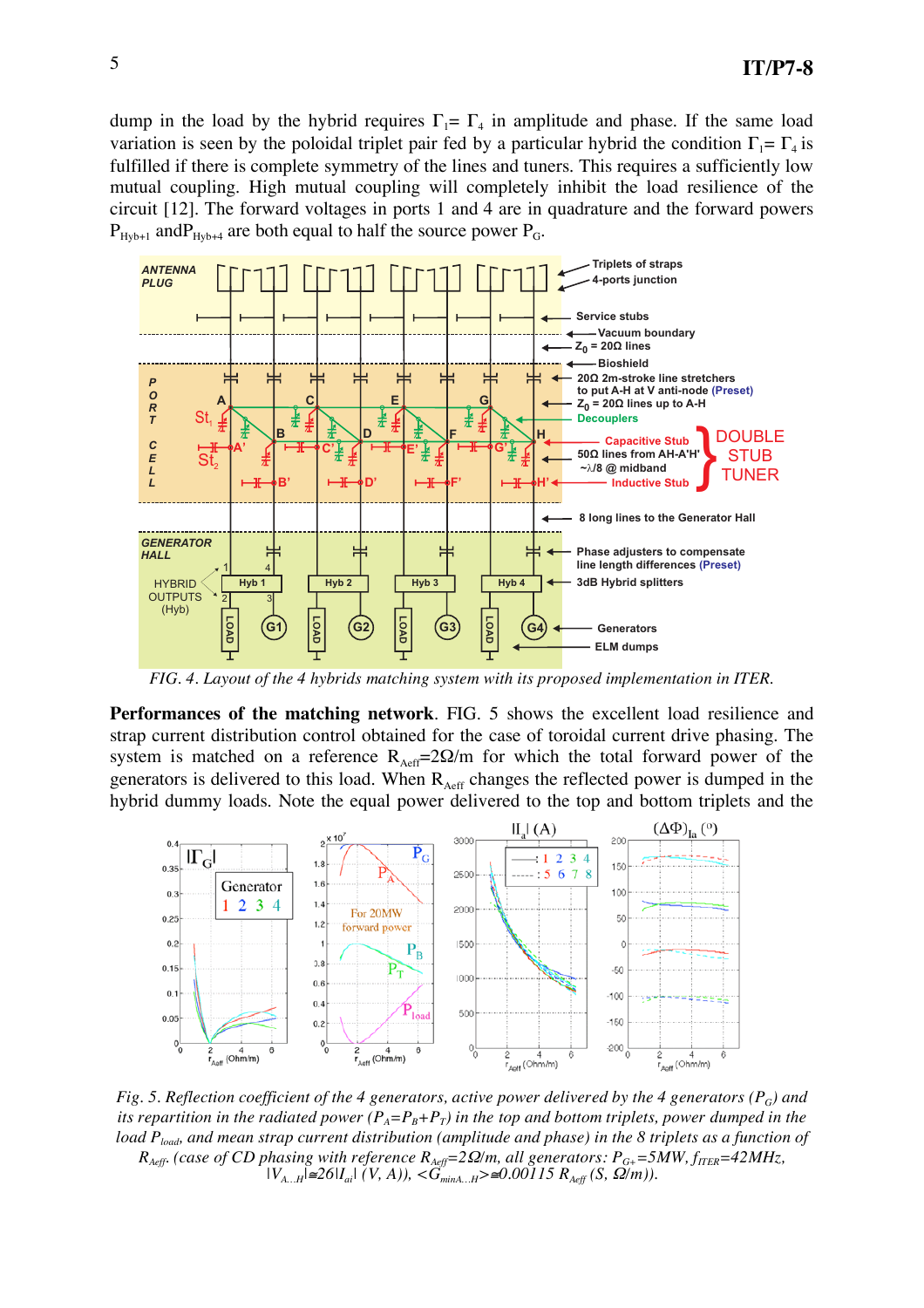nearly equal amplitude of the mean strap current amplitudes of the 8 triplets for the whole range of  $R_{\text{Aeff}}$ . The relative phase between the triplets is also nearly constant:  $\pi/2$  poloidally imposed by the hybrids, and  $0 \pi/2 \pi 3\pi/2$  toroidally imposed by a preset phase difference between power sources (no feedback control is necessary as for the CT case).

In FIG. 5 the variation of strap inductance with  $R_{\text{Aeff}}$  is the one measured on the mock-up. A larger inductance variation during the ELM's is considered by taking the complete antenna Zmatrix  $Z_{A0} = R_{A0} + iX_{A0}$  corresponding to the reference  $R_{A} = 2\Omega/m$  and describing the ELM effect by  $Z_A=R_{A0}(1+\Lambda)+i(1-\Lambda/20)X_{A0}$ , with -0.5< $\Lambda$ <4 (-0.5 is taken to display below



*Fig 6. Same as Fig. 5 but with simulation of ELM's effect with large decrease of antenna inductance.* 

 $R_{\text{Aeff}}$ =2 $\Omega$ /m). The corresponding results are shown in FIG. 6. They indicate still excellent load resilience but a larger fraction of the forward power dumped in the loads. In the long lines the VSWR increases up to 18 at the maximum of the ELM perturbation  $(\Lambda=4)$  and the peak voltage in the long lines up to twice the voltage in matched condition  $(R<sub>Aeff</sub>=2\Omega/m)$ . These results are obtained with the same forward power of the generators  $(P_{G<sub>+</sub>}$ =5MW). If a heating toroidal phasing is chosen  $(0\pi 0\pi, 00\pi\pi \text{ or } 0\pi\pi 0)$  the same excellent load resilience is observed. The optimal current distribution control requires an additional feedback on the generator power as explained below.

**Feedback control of current distribution by the decouplers**. If Y=G+iB is the admittance matrix of the 8 lines at some position (from the 4-ports junctions up to the hybrids), the active power  $\text{Re}(P_j) = \text{Re}(V_jI_j^*/2)$  in line j is given by

 $\text{Re}(P_j) = 0.5[\dot{G}_{jj} | V_j|^2 + \sum_{i \neq j} |V_i| | V_j| \{G_{ji} \cos(\Delta \Phi_{ji}) + B_{ji} \sin(\Delta \Phi_{ji})\}\] = P_{G,i} + \sum_{i \neq j} P_{G,j} + \sum_{i \neq j} P_{B,j}$  (1) where  $V_i=|V_i| \exp(\Phi_i)$  is the voltage on line i and  $\Delta \Phi_{ii} = \Phi_i - \Phi_i$ . The contribution  $\Sigma_{i\neq j}P_{G,i}$  due to the coupling between triplets j and i vanishes when  $\Delta\Phi_{ji} = (2n+1)\pi/2$  whereas the contribution  $\Sigma_{i\neq j}P_{B,ji}$  vanishes when  $\Delta\Phi_{ji} = n\pi$ . If Y is symmetric this last contribution linked to the reactive part of Y corresponds to the sum of exchanged power  $P_{B,ji}$  between the triplet j and the 7 other



*Fig. 7. Connection circuit of one decoupler between lines i and j.*

triplets. Then we have also  $P_{B,ji} = -P_{B,ij}$ . For the poloidally adjacent triplets pair fed by each hybrid ( $\Delta \Phi_{ji} \cong \pm \pi/2$ ) we have  $\Sigma_{i\neq j}P_{B,ji} \neq 0$  in presence of mutual coupling and no  $\Sigma_{i\neq j}P_{G,i}$  contribution. This is also the case for toroidal adjacent triplets in the case of current drive phasing  $(\Delta \Phi_{ji} \cong \pm \pi/2)$ .

In the case of heating phasing  $(\Delta \Phi_{ji} \cong \pm \pi)$  there is no  $\Sigma_{i,j}P_{B,i}$  contribution between the toroidal adjacent triplets but well a  $\Sigma_{i\neq i}P_{G,i}$  one.

The circuit connecting a decoupler to two outputs of hybrid (location Hyb) through tuners and to two  $20\Omega$  lines coming from the antenna plug at voltage anti-node location T (which stands for A…H) is

shown in FIG.7.  $T_A$  and  $T_G$  mean respectively antenna or generator side at location T. The  $V_{\text{Mi}}$  are the anti-node voltages. If lines i and j are matched the forward active power in Hyb is:  $P_{Hyb+} = Re(P_{TG}) = 0.5\{ G_{TGjj} |V_{Mj}|^2 + \sum_{i \neq j} |V_{Mi}| |V_{Mj}| \{ G_{TGj} \text{cos}(\Delta \Phi_{Mjj}) + B_{TGj} \text{sin}(\Delta \Phi_{Mjj}) \}$  (2)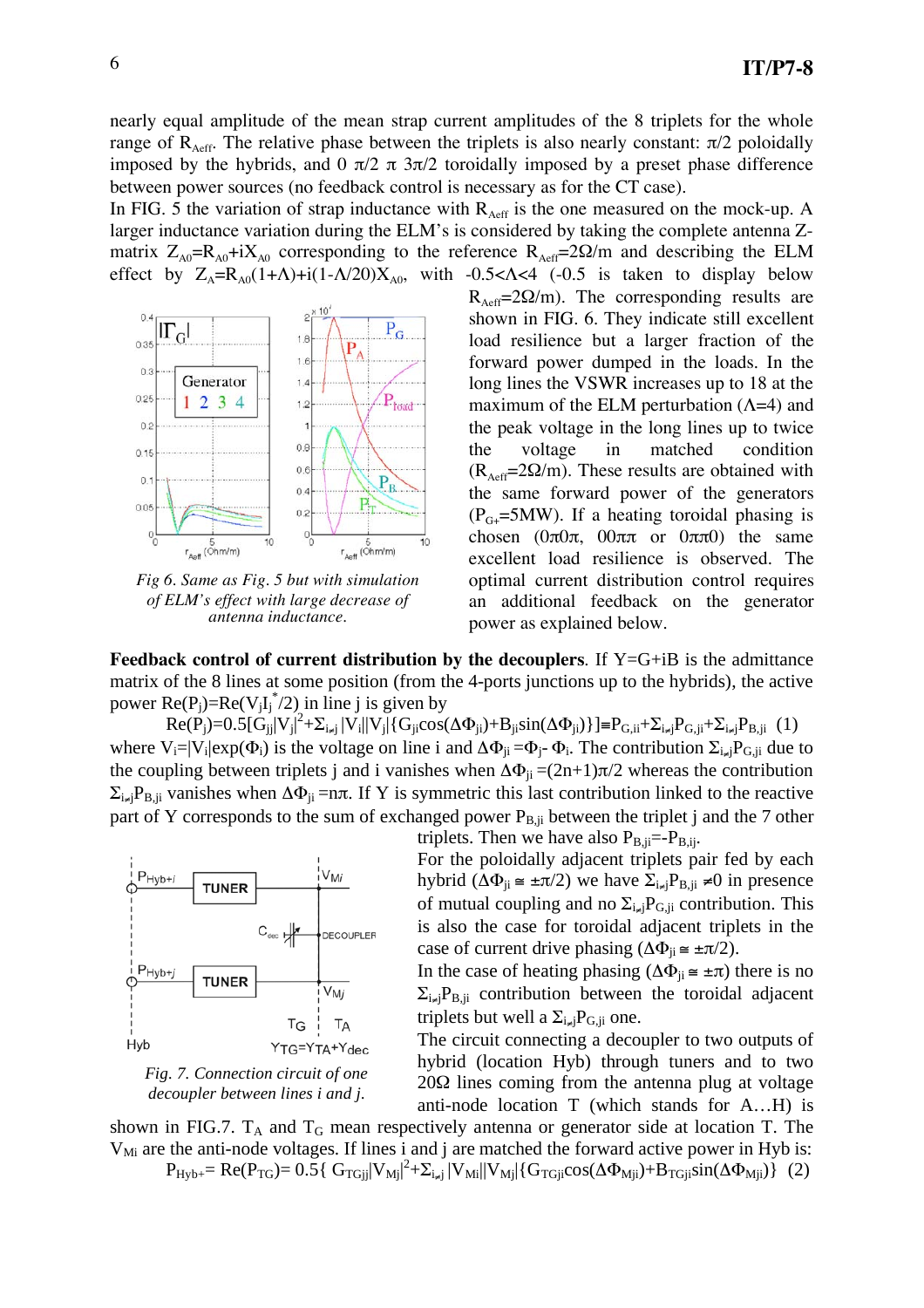In section 3 we have seen that the antenna current distribution is strongly correlated with the anti-node voltage  $V_M$  distribution (in amplitude and phase). Therefore it is sufficient to feedback control this voltage in order to have the same anti-node voltage amplitude  $V_{Mi} = V_{Mi}$ for  $Re(P_{Hyb+i}) = Re(P_{Hyb+i})$ . The toroidal phasing is imposed by the power sources phasing. *1. Case of current drive phasing*  $(\Delta \Phi_{Mji} = (2n+1)\pi/2)$  *: The difference*  $|V_{Mij}|$ *-* $|V_{Mjj}|$  *is used as* error signal to adjust the decoupler capacitors and therefore  $B_{TGji}=B_{TAji}+ B_{dec,ji}$  with equal forward power of the 4 sources to the 3dB couplers. This procedure just allows the (low) level of P<sub>B,ji</sub> necessary to maintain the equality of the voltages and strap currents when  $G_{TGi} \neq G_{TGi}$ . For the complete system the 10 decouplers maintain the eight  $V_{Mi}$  equal in amplitude with the same values of all  $Re(P_{Hyb+i})$ . FIG. 8 illustrates the action of the decouplers to maintain equal active forward power in the 8 lines from the hybrids to the decouplers, although the active power between the decouplers and the triplets is not equal at all and can even reverse at low R<sub>Aeff</sub>. It shows also that a small amount of exchanged power  $\Sigma_{i,j}P_{B,ji}$  among the heating lines is remaining on the generator side of the decouplers to ensure the  $V_M$  and  $|I_A|$  control. The feedback algorithm is, e.g. for the case of the line connected in A and B to the first triplet, simply  $\Delta C_{\text{dec,AB}} \propto (|V_A|-|V_B|)$ .



*FIG. 8. Power distribution among the 8 triplet feeding lines before and after the decouplers.* 

2. Case of heating phasing  $(\Delta \Phi_{Mji} = n\pi$  for the toroidal decouplers,  $\Delta \Phi_{ji} \cong \pm \pi/2$  for the *poloidal decouplers) :* The 4 poloidal decouplers are driven by their voltage amplitude difference  $|V_{\text{Mi}}|$ - $|V_{\text{Mi}}|$  as explained above and maintain equal voltage in each poloidal triplet pair. The toroidal decouplers have no significant influence on the voltage difference between the toroidal pairs. The power source forward power  $P_{G+}=2 P_{Hyb+}$  is therefore used to cancel this voltage amplitude difference. The following difference of anti-node voltage amplitude in A…H is used as error signal: mean value of the two voltages related to a particular hybrid less mean value of the 8 voltages; e.g. for the case of the power source 1 connected to the two first triplets we have:  $\Delta P_{G1+} \propto \{(|V_A|+|V_B|)/2\cdot \langle |V_X| \rangle\}$  with  $\langle |V_X| \rangle = \{|V_A|+|V_B|+\ldots+|V_H|\}/8$ . This control is only necessary if the dissymmetry in the  $G_{TGjj}|V_{Mjj}|^2 \pm \sum_{i\neq j} |V_{Mij}|G_{TGji}$  terms is sufficiently large. For the case of the three considered toroidal phasing for heating and  $R_{\text{Aeff}} = 2\Omega/m$  we obtain for the generator powers  $4.5 < P_{\text{G+}} < 5.9 \text{MW}$  (without line losses).

**Feedback control of the double stub tuners**. The first stub St1 (antenna side) of the double stub tuner is positioned at V anti-node locations A…H. This stub can be replaced by an adjustable capacitor if we choose the corresponding double stub matching solution. The second stub St2 (at locations A'...H': see FIG. 4) is therefore inductive. For controlling the